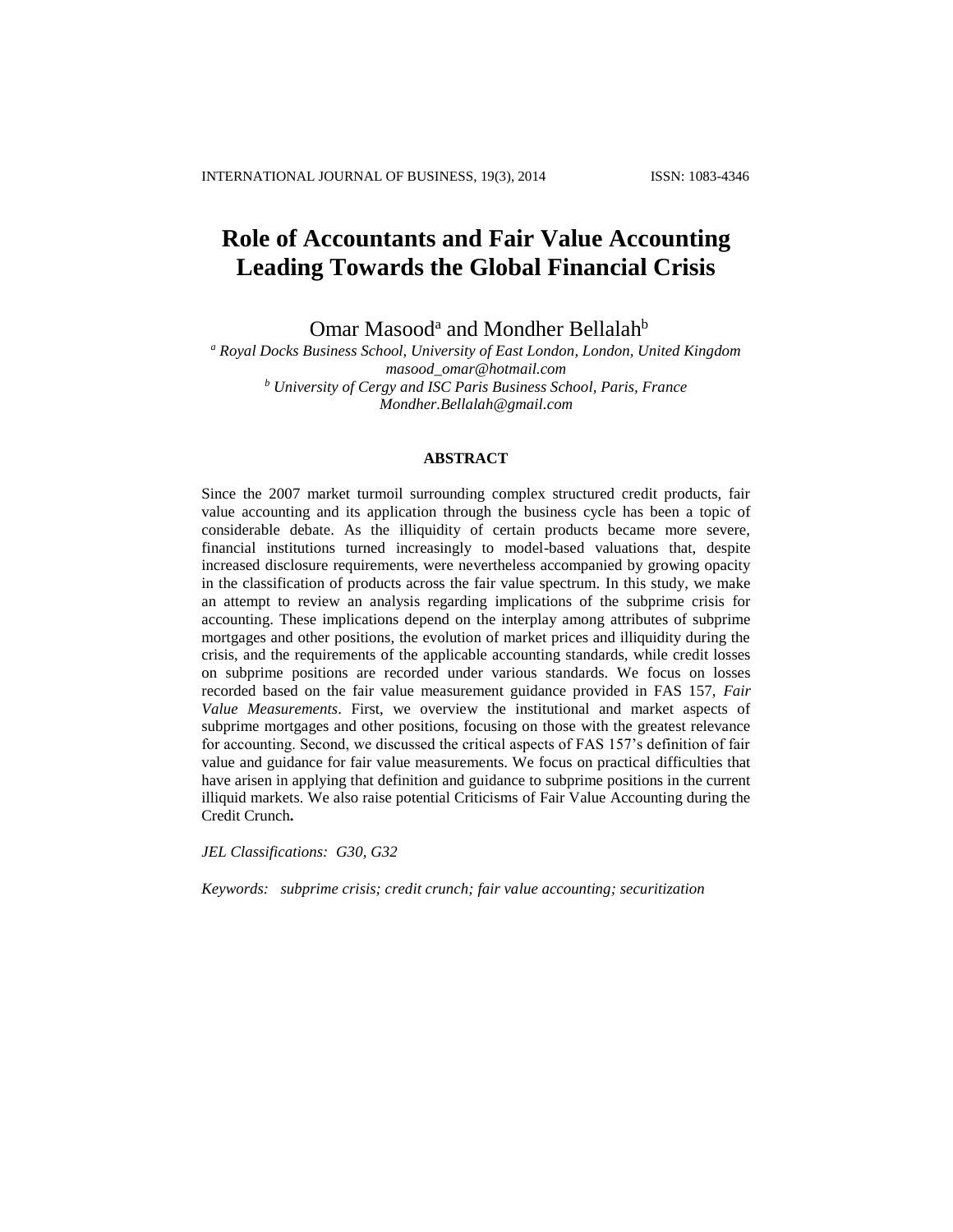#### **I. INTRODUCTION**

Fair value accounting is a financial reporting approach in which companies are required or permitted to measure and report on an ongoing basis certain assets and liabilities (generally financial instruments) at estimates of the prices they would receive if they were to sell the assets or would pay if they were to be relieved of the liabilities. Under fair value accounting, companies report losses when the fair values of their assets decrease or liabilities increase. Those losses reduce companies' reported equity and may also reduce companies' reported net income. Some parties have strong opinion that fair value accounting has a major contribution in strengthen credit crises, specially pointing to the obvious difficulties of measuring the fair values of subprime positions in the current illiquid markets and the feedback effects noted above. This is untenable. The subprime crisis was caused by firms and households making bad operating, investing, and financing decisions, managing risks poorly, and in some instances committing fraud. The best way to stem the credit crunch and damage caused by these actions is to speed the price adjustment process by providing market participants with the most accurate and complete information about subprime positions. While imperfect, fair value accounting provides better information about these positions and is a better platform for mandatory and voluntary disclosure than alternative measurement attributes, including any form of cost-based accounting.

This is not to say that guidance for the measurement of fair values in illiquid markets cannot be improved. While FAS 157 provides a clearer definition of fair value and considerably expanded guidance specifying how fair value should be measured than prior GAAP, the current market illiquidity has raised significant challenges for the interpretability of this definition and guidance. FAS 157's definition of fair value reflects the idea that there can be "orderly" transactions based on the conditions that exist at the "measurement date." During the subprime crisis, this idea has become increasingly difficult to sustain even in thought experiments and, more importantly, practically useless as a guide to preparers' estimation of fair values. FAS 157's fair value measurement guidance includes a hierarchy of inputs that favours observable market inputs over unobservable firm-supplied inputs, but that ultimately requires preparers to employ "the assumptions that market participants would use in pricing the asset or liability." This hierarchy provides little help to preparers who have to decide whether to base their fair valuations on the poor quality signals currently being generated by markets versus highly judgmental firm-supplied inputs such as forecasts of house price depreciation. For the duration of the crisis, preparers will need to exercise considerably more than the usual professional judgment to apply FAS 157's language to their specific circumstances.

As the successive waves of the subprime crisis have hit, firms have repeatedly and sharply revised upward their estimates of credit losses. These revisions are inevitable consequences of how the subprime crisis evolved, and they do not imply there have been any problems either with accounting standards or how preparers have applied them. However, these revisions and the high potential for further upward revisions have contributed to the aforementioned feedback effects between reported losses and market illiquidity. Needless to say, this market illiquidity is damaging our real estate and credit markets and overall economy, and it needs to be cured through means that do not simply push the problem into the future. As always, essential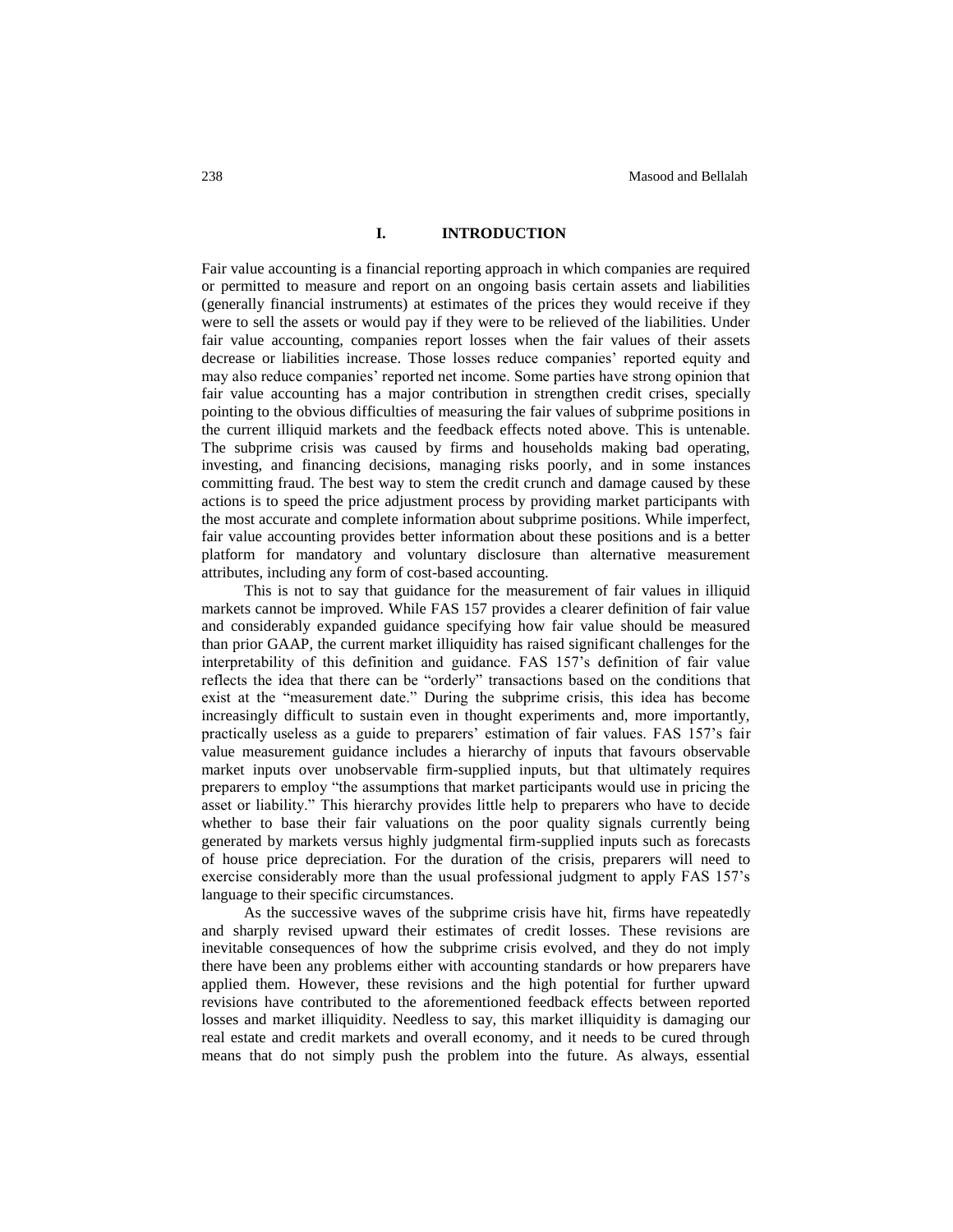components of such a cure are for firms to provide relevant, reliable, and understandable financial report information and for users to conduct careful and dispassionate analysis of that information.

The remainder of the essay is structured as follows. In Section II, we overview the short synopsis of credit crises. In Section III, we describe the critical aspects of FAS 157's definition of fair value and guidance for fair value measurements. We describe the practical difficulties that have arisen in applying that definition and guidance to subprime positions in the current illiquid markets. We also discuss a potential issue regarding the application of FAS 159, *The Fair Value Option for Financial Assets and Financial Liabilities*, during credit crunch. Section IV reveals our findings regarding potential Criticisms of Fair Value Accounting during the Credit Crunch Section V contain my concluding remarks.

# **II. SHORT SYNOPSIS OF CREDIT CRISES**

The International Monetary Fund (2008) estimates that the credit crisis will cost about \$945 billion dollars, the latest in a long list of estimates presented in Figure 1 below. No one knows the ultimate cost of the crisis, but it certainly will exceed the costs of the last major financial crisis presented by the collapse of the savings and loan industry. This problem began in the subprime mortgage market and then quickly spilled over into other areas of the mortgage industry and the capital markets, culminating in a liquidity and credit crisis that is still unfolding. Unsurprisingly, litigation has been on the rise.



**Figure 1**

\* Estimate is for the entire financial sector.

\*\* Estimate is \$100-200 billion.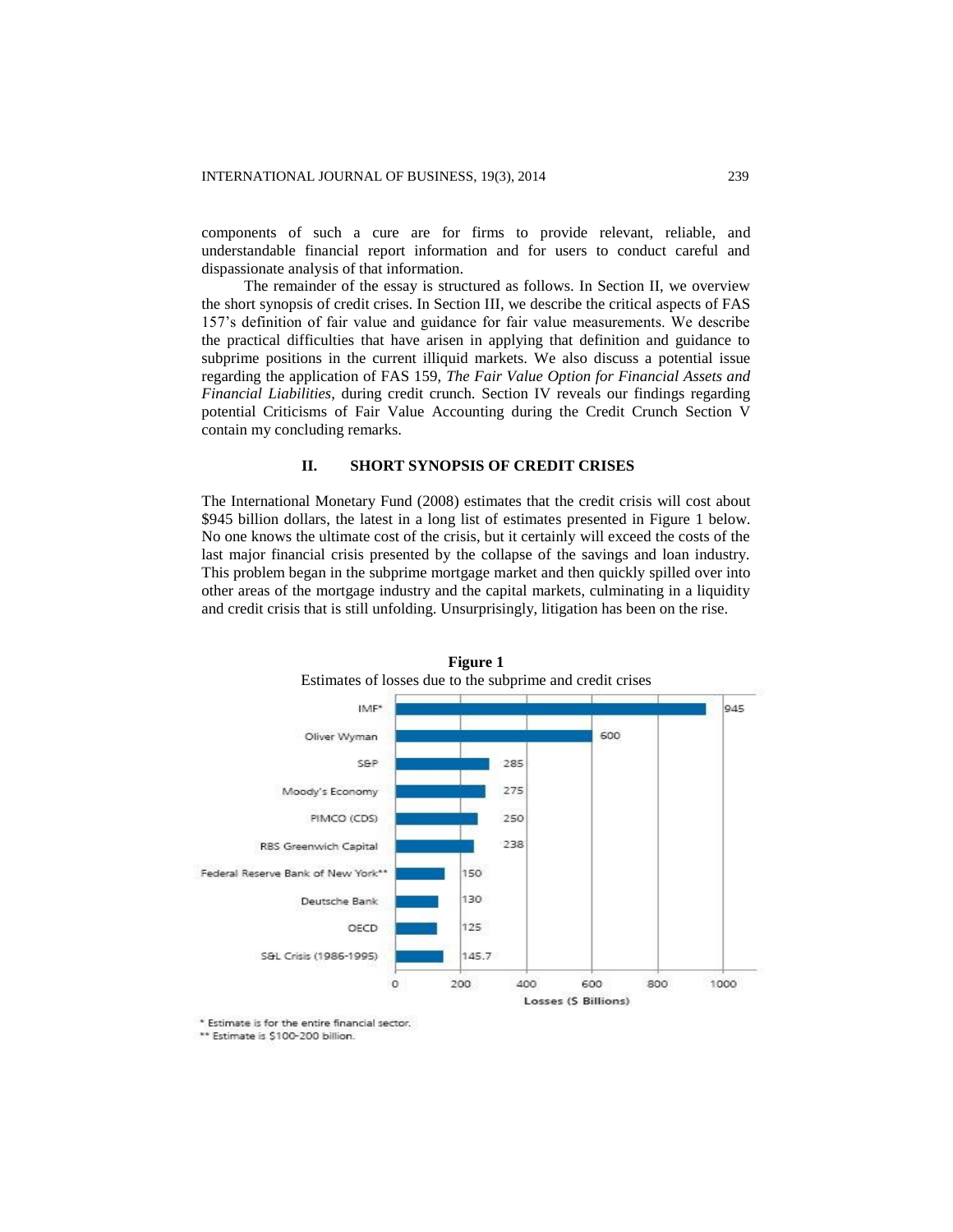Just as in the credit crisis, the lawsuits initially started in the mortgage industry. For the most part, these were suits against mortgage lenders. The subjects of litigation then moved on to the issuers and underwriters of securities whose cash flows are backed by the principal and interest payments of mortgages. Now, the litigation has also engulfed investors who either purchased these securities or packaged them into other securities. As the liquidity crisis intensifies, areas that are not directly related to the subprime mortgage sector are starting to suffer losses, including the commercial paper market, the leveraged buyout industry, and auction-rate securities, to name a few examples. As the write-downs continue to accumulate, additional types of lawsuits are expected to emerge.

The value of asset-backed securities (ABS) backed by subprime products has fallen as the performance of the subprime loans has continued to worsen. Figure 2 illustrates the value of two indices tracking the BBB rated and BBB- rated tranches of home equity deals based on loans from the last six months of 2006. An initial investment of \$100 (on January 19, 2007) in the BBB index would have been worth only \$5.46 by May 8, 2008; both indices showed a decline of almost 95% as of May 8, 2008.





Source: Markit

## **III. SUBPRIME MORTGAGE-RELATED SECURITIES LAWSUITS**

Almost every market participant in the securitization process—which transforms illiquid assets such as mortgages, auto loans, and student loans into tradable securities—has been named as a defendant. The list of defendants includes lenders,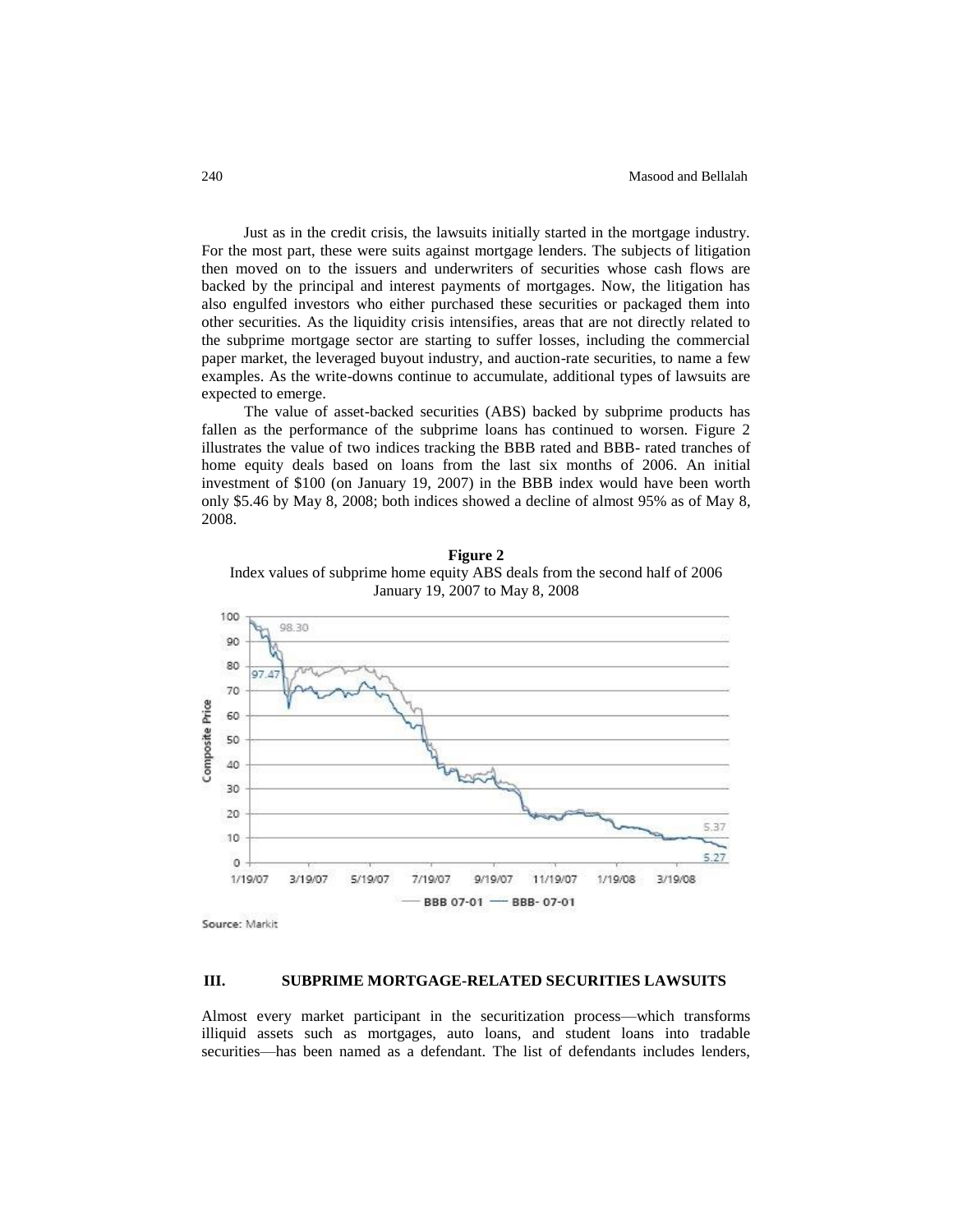issuers, underwriters, rating agencies, accounting firms, bond insurers, hedge funds, CDOs, and many more. As of April 21, 2008, there had been 132 securities lawsuits related to subprime and credit issues, of which 56 were filed since January 2008. New York has the most filings, with 48%, while California follows with 14% and Florida wraps up the top three with 7%. Filings in other states range between 1% and 5% (lawsuits by state are shown in Figure 3 below). This is consistent with recent trends in shareholder class actions, where the US circuit courts encompassing New York (Second Circuit), California (Ninth Circuit), and Florida (Eleventh Circuit) have seen the most activity in recent years.



**Figure 3**

Notes & Sources: NERA collected lawsuits from various sources, including Factiva, Bloomberg, AP News, Securities Law360, Wall Street Journal, and BusinessWeek.

\* "Other" represents lawsuits filed outside the United States.

The majority of the early lawsuits have been against mortgage lenders. As various other market participants reveal the extent of their losses and exposure, they too are being dragged into litigation. The plaintiffs include shareholders, investors, issuers and underwriters of securities, plan participants, and others. Figure 4 gives a breakdown of securities defendants and plaintiffs.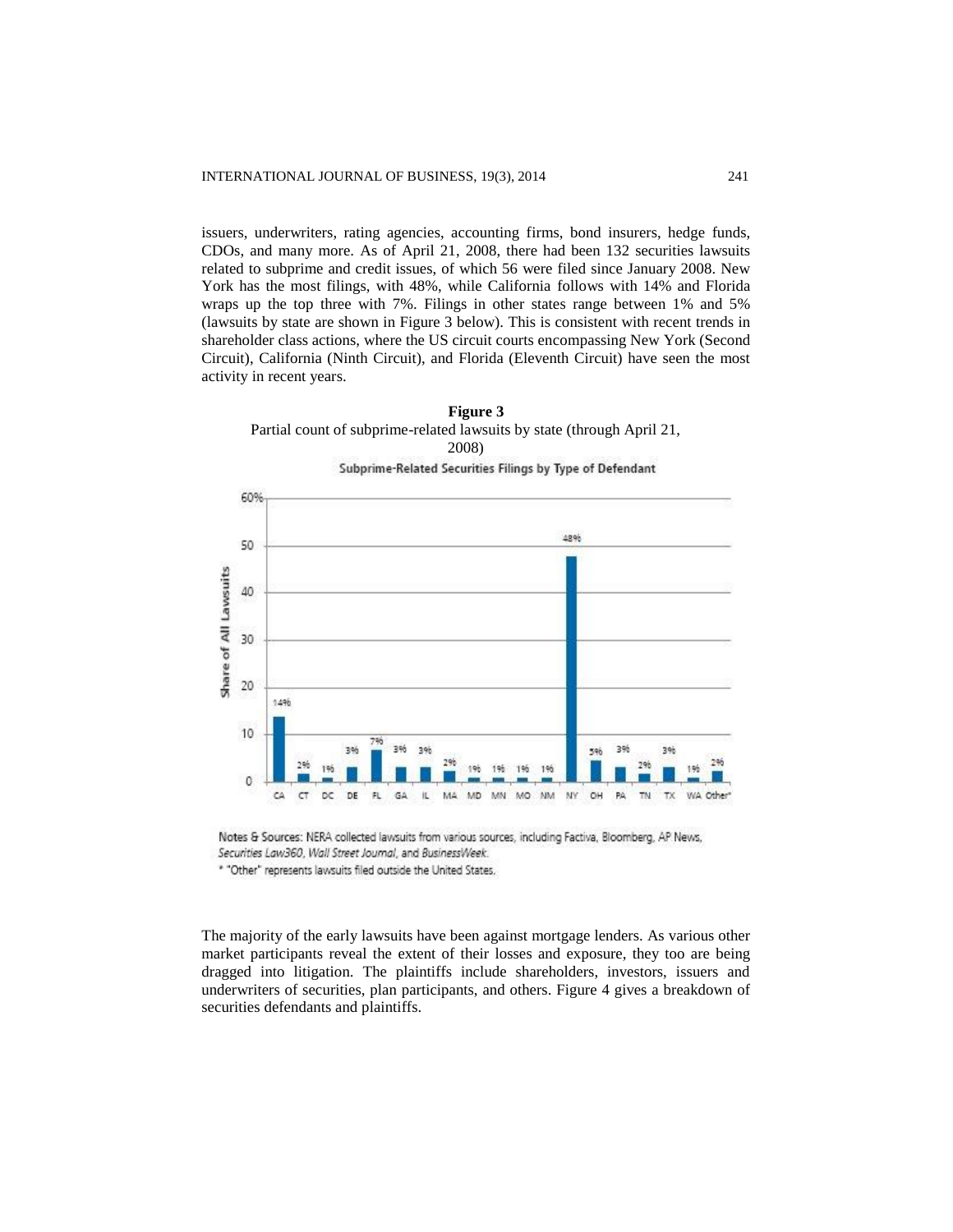

Notes & Sources: NERA collected lawsuits from various sources, including Factiva, Bloomberg, AP News, Securities Law360, Wall Street Journal, BusinessWeek, and others.

#### **IV. SCOPE OF FAIR VALUE ACCOUNTING**

As depicted in Figure 5, the valuation attributes required by the accounting standards governing the accounting for subprime positions can be subdivided into the following broad categories. Some of these standards require or allow subprime positions to be fair valued on the balance sheet (e.g., FAS 115 for trading and AFS securities, FAS 133 for derivatives, FIN 45 for guarantees at inception, and FAS 159 for positions for which the fair value option is chosen). When fair value is the valuation attribute, unrealized gains on the positions may be recorded either on the income statement (e.g., FAS 115 for trading securities, FAS 133 for non hedge and fair value hedge derivatives, and FAS 159 for financial instruments for which the fair value option is elected) or in other comprehensive income (FAS 115 for AFS securities and FAS 133 for cash flow hedge derivatives).

Other of these standards requires subprime positions to be recorded at amortized cost (possibly zero) on the balance sheet. Assets accounted for at amortized cost generally are subject to impairment write-downs if criteria specified in the standards are met. Assets deemed impaired based on the relevant criteria are required to be written down to fair value under some standards (e.g., FAS 115 for HTM securities and SOP 01-6 for held-for-sale loans) and to other valuation attributes that generally are higher than fair value under other standards (e.g., FAS 5 and FAS 114 for held-for-investment loans). Similarly, under FAS 115 unrealized gains and losses on AFS securities that previously were recorded in other comprehensive income are recorded in income when the AFS are deemed impaired.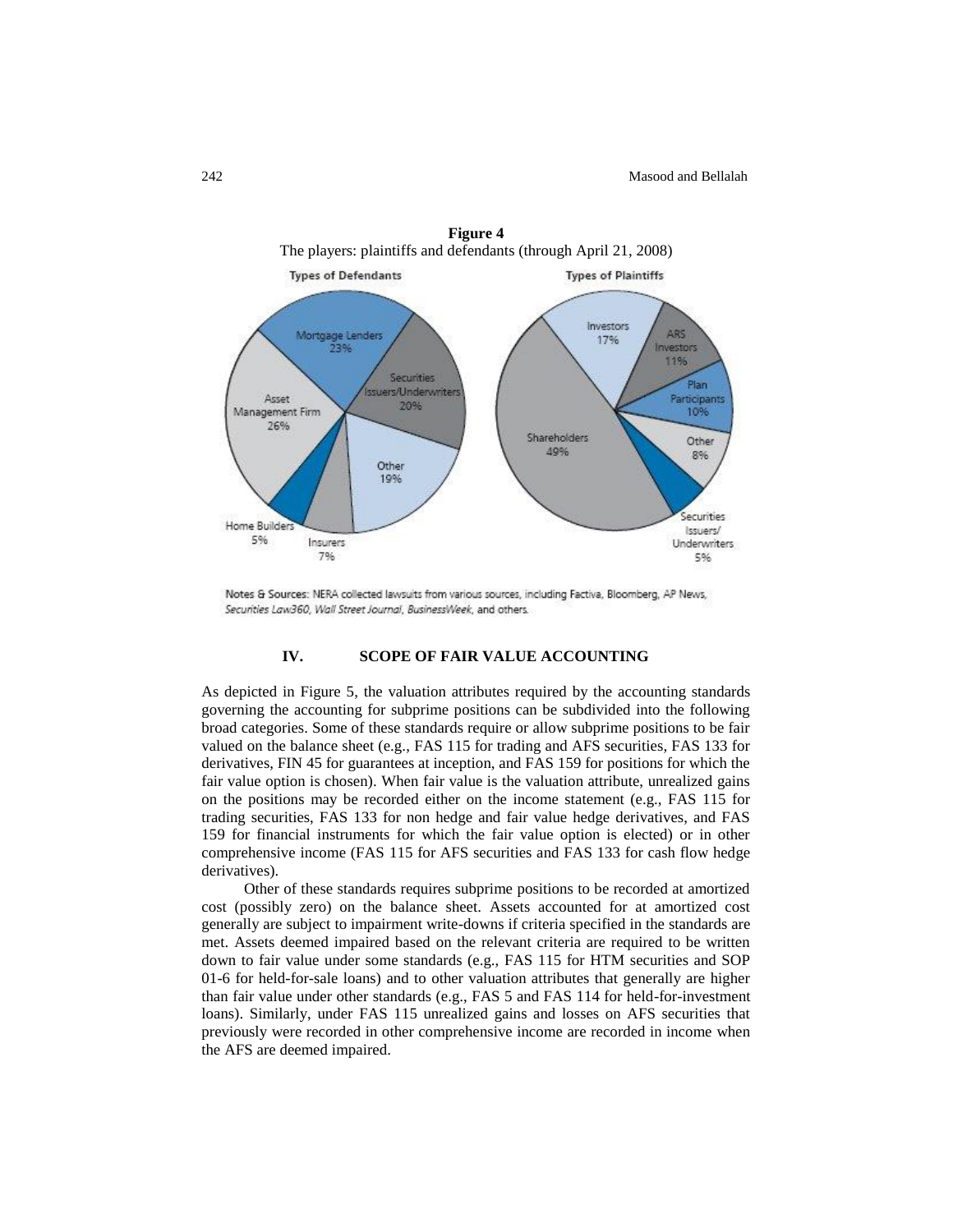| Figure 5                                                                  |
|---------------------------------------------------------------------------|
| Schemes of approaches to recording losses on subprime positions under the |
| governing accounting standards                                            |

| Approach                        | <b>Governing Accounting</b><br><b>Standards and Positions</b>     |
|---------------------------------|-------------------------------------------------------------------|
|                                 | FAS 115 (trading securities and<br>available-for-sale securities) |
| Fair valued                     | FAS 133 (derivatives)<br>FIN 45 (guarantees at inception)         |
|                                 | FAS 159 (positions for which                                      |
|                                 | fair value option is elected)                                     |
|                                 | Write down to fair value: FAS 115                                 |
| Not fair valued (but subject to | (held-to-maturity securities)                                     |
| impairment write-downs)         | Write down to another basis: FAS 5 and                            |
|                                 | FAS 114 (held-for-investment loans)                               |

Notes: Unrealized gains and losses on available-for-sale securities and cash flow hedge derivatives are recorded in other comprehensive income until they are realized or the position is impaired.

## **V. CRITICAL ASPECTS OF THE DEFINITION OF FAIR VALUE**

FAS 157 define fair value as "the price that would be received to sell an asset or paid to transfer a liability in an orderly transaction between market participants at the measurement date." In this section, we unpack and discuss the constituent elements of this definition, indicating the practical difficulties involved in applying each element and the slippage among the elements given the current market illiquidity for subprime positions. The definition reflects an optimal "exit value" notion of fair value, that is, the highest values of assets and the lowest values of liabilities currently held by the firm. This notion corresponds to firms' solvency more than do the possible alternative fair value notions of "entry value" (the price that would be paid to buy an asset or received from issuing a liability) or "value in use" (the entity-specific value to the current holder of an item). In particular, if all assets and liabilities on a firm's balance sheet were perfectly measured at exit value, then owners' equity would equal the cash expected to remain if the firm liquidated all of those items in orderly transactions between market participants at the measurement date, that is, not in fire sales. Given the paramount importance of maintaining solvency during the subprime crisis, this element of the definition of fair value is well suited to users of financial reports' current informational needs.

"At the measurement date" means that fair value should reflect the conditions that exist at the balance sheet date. If markets are illiquid and credit spreads are at historically high levels, as is now the case, then the fair values should reflect those conditions. In particular, firms should not incorporate their expectations of market liquidity and credit spreads returning to normal over some horizon, regardless of what historical experience, statistical models, or expert opinion indicates. While one can question this element of the fair value definition, it has considerable precedent in the accounting literature—notably FAS 107, *Disclosures about Fair Value of Financial*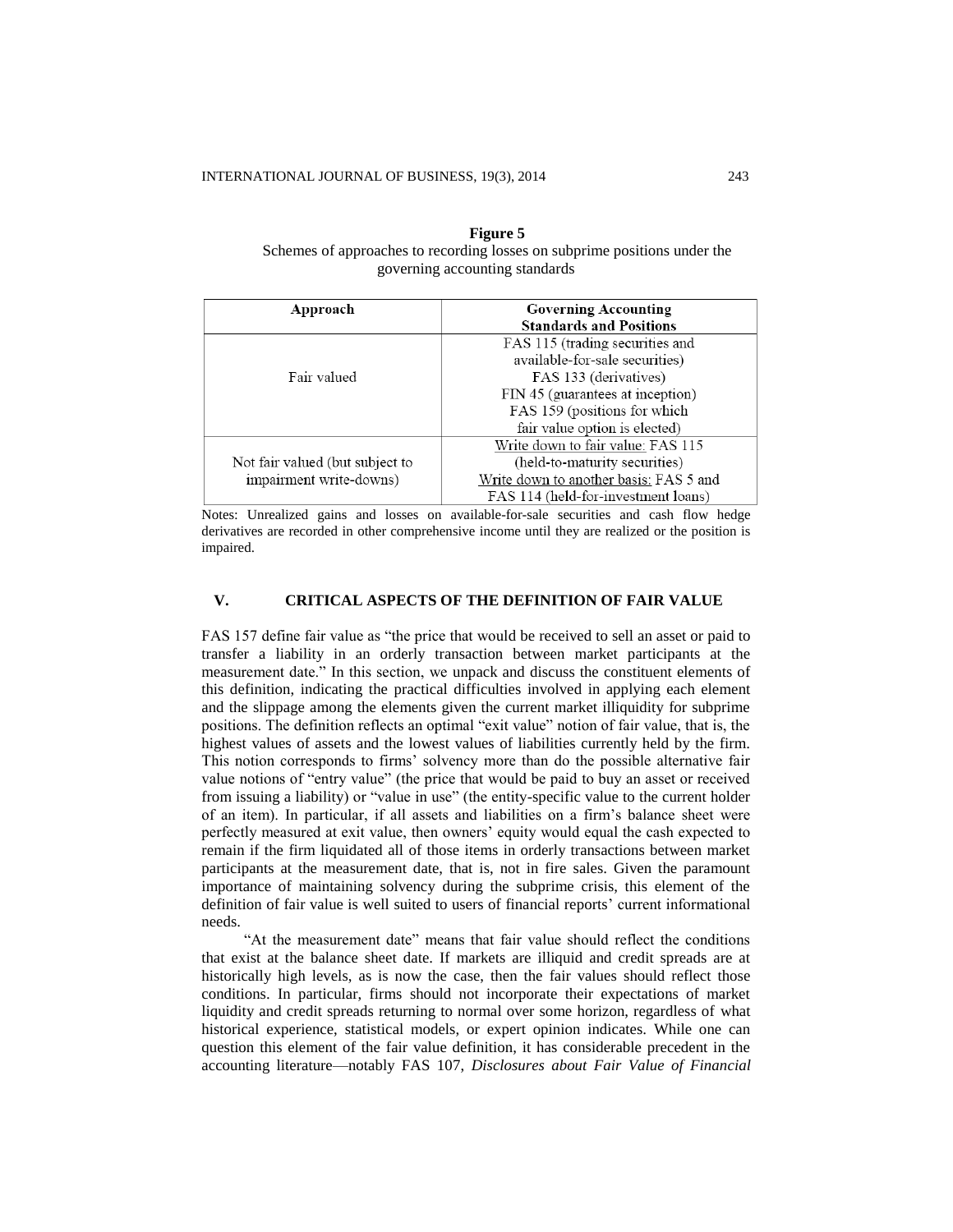*Instruments,* and SEC enforcement actions—20 and it is hard to imagine the FASB proposing a definition of fair value without it.

An "orderly transaction" is one that is unforced and unhurried. The firm is expected to conduct usual and customary marketing activities to identify potential purchasers of assets and assumers of liabilities, and these parties are expected to conduct usual and customary due diligence. Each of these activities could take months in the current environment, because of the few and noisy signals about the values of subprime positions currently being generated by market transactions and because of parties' natural scepticism regarding those values. Hence, the earliest such an orderly transaction might occur could easily be a quarter or more after the balance sheet date. At that time, market conditions almost certainly will differ from those that exist at the balance sheet date, for better or, as been the case lately, worse.

## **VI. THE FAIR VALUE HIERARCHY**

FAS 157 create a hierarchy of inputs into fair value measurements, from most to least reliable. Level 1 input is unadjusted quoted market prices in active markets for identical items. While some accounting academics, bank regulators, and others worry that market values might be incorrect or their use in accounting might have undesirable incentive or feedback effects, in our opinion pure mark-to-market measurements using such maximally reliable inputs are the rough equivalent of accounting nirvana. Even in times of normal market liquidity, this nirvana does not exist for most subprime positions, however, and so we can safely ignore such philosophical disputes in this essay. Level 2 inputs are other directly or indirectly observable market data. There are two broad subclasses of these inputs. The first and generally preferable subclass is quoted market prices in active markets for similar items or in inactive markets for identical items. These inputs yield adjusted mark-to-market measurements that are less than ideal but usually still pretty good, depending on the nature and magnitude of the required adjustments. The second subclass is other observable inputs such as yield curves, exchange rates, empirical correlations, et cetera. These inputs yield mark-to-model measurements that are disciplined by market information but that can only be as good as the models employed. In our view, this second subclass usually has less in common with the first subclass than with better quality level 3 measurements described below.

In times of normal market liquidity, many subprime positions would be fair valued using level 2 measurements. For example, while most subprime MBS trade over-the-counter and rarely, in normal markets dealers generally do their best to provide bid and ask prices for these securities. There are also price and yield indices for portfolios of subprime positions available from Market and other sources. The price transparency offered by these sources has substantially evaporated during the subprime crisis, however. Dealers are reluctant to provide bid and ask quotes for subprime positions, and when they do the bid-ask spread is very wide. Very few truly orderly transactions are occurring, and those that do occur typically are privately negotiated principal-to-principal transactions for which the terms and positions involved are largely opaque to market participants. Market has announced that there will be no indices for the first half of 2008 vintage, due to an insufficient number of securitizations.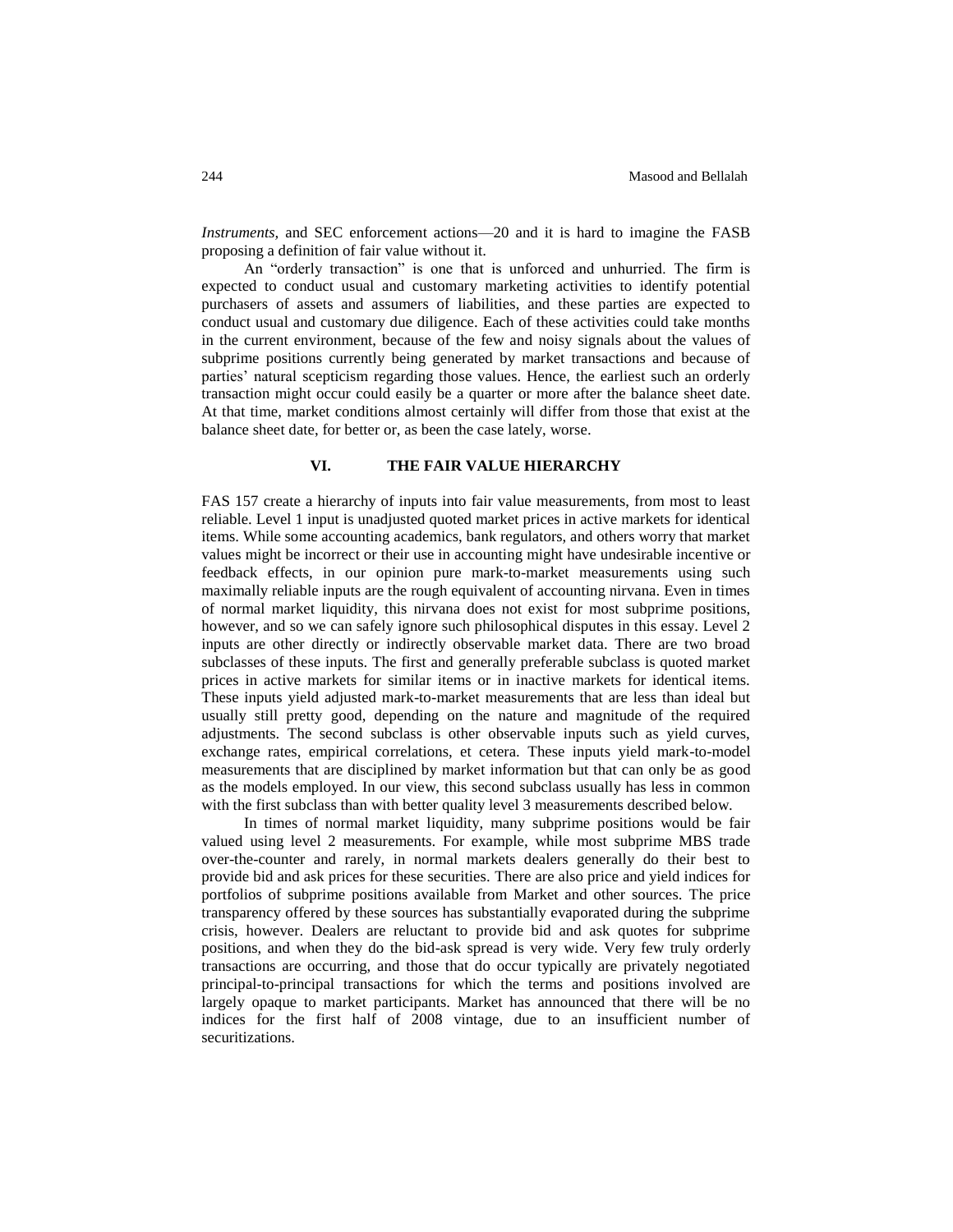Level 3 inputs are unobservable, firm-supplied estimates. While these inputs should reflect the assumptions that market participants would use, they yield mark-tomodel valuations that are largely undisciplined by market information. Due to the declining price transparency described above, many subprime positions that previously were fair valued using level 2 inputs must now be fair valued using level 3 inputs. While many firms have been criticized in the popular press for this migration of fair value measurements down the hierarchy, this migration is an inevitable result of the deterioration of price transparency in the subprime crisis.

Level 3 inputs usually are based on historical data in some fashion. Historical data is only useful for fair valuation purposes to the extent that the future is expected to be similar, or at least capable of being related, to the past. For subprime positions, a critical level 3 input is house price depreciation. Most of the historical data to date (and a fortiori up to earlier points in the subprime crisis) reflect a period in which house price appreciation was robust and so defaults were few, uncorrelated, and yielded small percentage losses given default. Hence, this historical data is of little use for the purposes of determining this input and thus the fair values of subprime positions. Instead, firms must forecast future house price depreciation, as well as other primitive variables such as future interest rates and the time when subprime mortgagors will be able to refinance again. These variables are critical determinants of the future number and correlation of defaults and the percentage magnitude of losses given default.



**Figure 6** Aggregate fair value hierarchy, end 2007 (in percent)

Source: Fitch Ratings.

#### **VII. REQUIRED DISCLOSURES**

Subprime positions are subject to the disclosure requirements of the governing accounting standards (e.g., FAS 115 for securities) that we do not mention here.22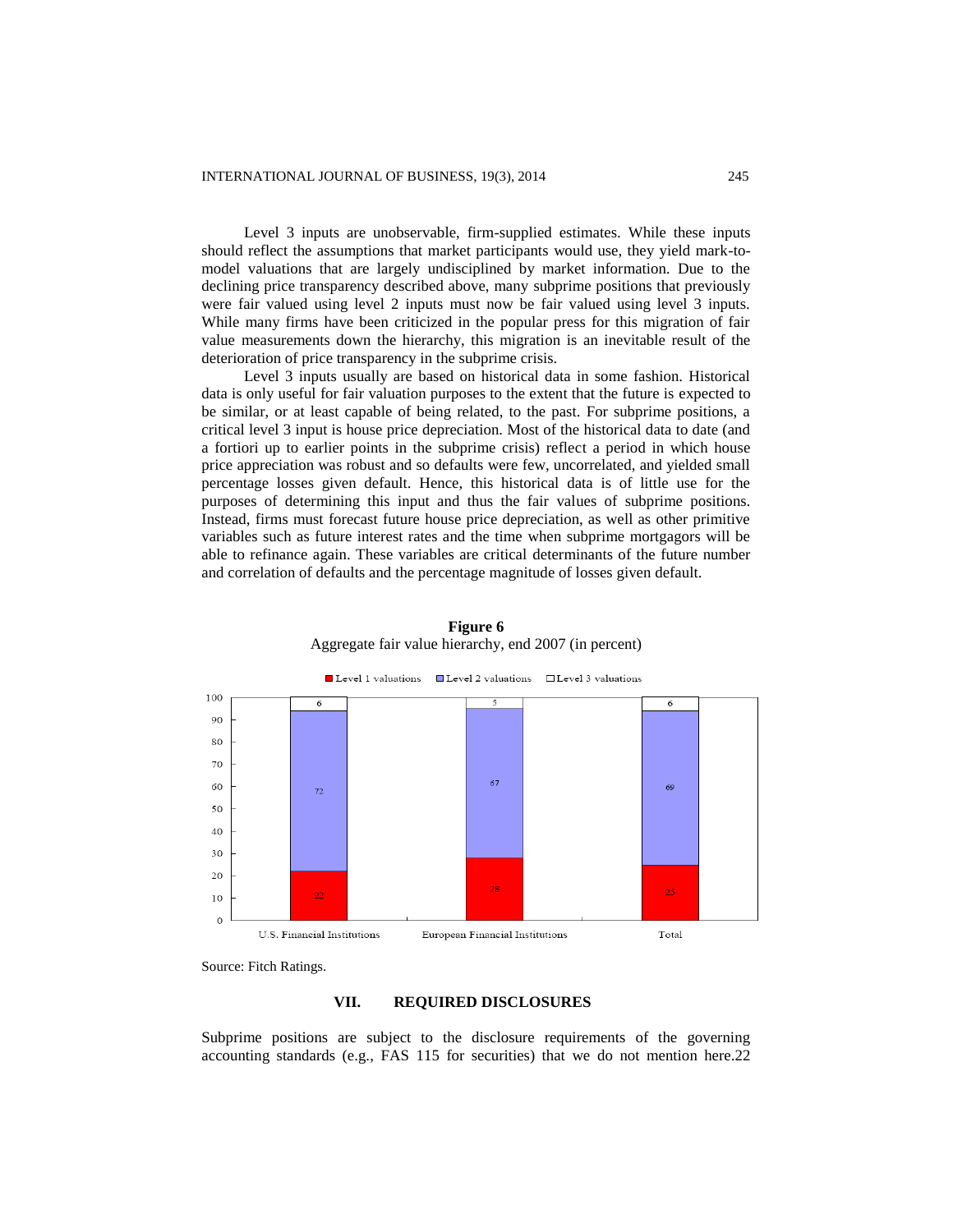Instead, we discuss three overarching disclosure requirements of particular relevance to subprime positions during the subprime crisis.

First, FAS 157 requires disclosures of fair value measurements by level of the hierarchy. The required disclosures are considerably more detailed for level 3 fair value measurements than for level 1 or 2 measurements. In particular, for level 3 measurements firms most provide quantitative reconciliations of beginning and end-of period fair values, distinguishing total (realized and unrealized) gains and losses from net purchases, sales, issuances, settlements, and transfers. The line-item location of gains and losses on the income statement must be indicated. Qualitative descriptions of measurement inputs and valuation techniques must be provided. These disclosure requirements make the effects of level 3 measurements on the financial statements considerably more transparent than they would have been under prior GAAP, and users of financial reports are fortunate to have them available during the subprime crisis.

Second, SOP 94-6, *Disclosure of Certain Significant Risks and Uncertainties,*  requires disclosures regarding an uncertain estimate such as a fair value when it is reasonably possible the estimate will change in the near term (one year or less) and the effect of the change would be material to the financial statements. The disclosure should indicate the nature of the uncertainty. Disclosures of the factors that cause the estimate to be sensitive to change are encouraged but not required. Neither FAS 157 nor SOP 94-6 requires quantitative disclosures of the forecasted values of the primitive variables that underlie level 3 fair valuations or of the sensitivities of the fair valuations to movements in those primitive variables. In the absence of such quantitative disclosures, during the subprime crisis I have found level 3 fair values to be very difficult to interpret for a given firm and to compare across firms. To enhance the interpretability of level 3 fair values, I suggest the FASB consider requiring disclosures of firms' forecasts of primitive variables when those forecasts have material effects on their level 3 fair valuations.

Third, SAS 1 requires disclosures of type 2 subsequent events, i.e., events that occur between the balance sheet date and the financial report filing date, if these events render the financial statements misleading as of the filing date. Very significant type 2 subsequent events occurred for many firms holding large subprime positions in the third and fourth quarters of 2007. Specifically, the third and fourth waves of the subprime crisis described above hit after the end of the third and fourth fiscal quarters of many firms, respectively, but before the filing dates for those quarters. Citigroup's previously discussed third quarter 2007 subsequent events disclosure is a good example.

#### **VIII. FAIR VALUE OPTION**

FAS 159 allow firms to elect to fair value individual financial instruments upon the adoption of the standard or at the inception of the instruments. One type of exercise of the fair value option with particular salience in the subprime crisis is the decision by many securities firms to fair value the liabilities of their consolidated securitization entities. Securities firms have made this choice primarily because they are required by industry or other GAAP to record the entities' assets at fair value, and so electing the fair value option for the entities' liabilities yields symmetric accounting. In general, such symmetry is a desirable thing, as offsetting gains and losses on these economically matched positions are recorded in the same period.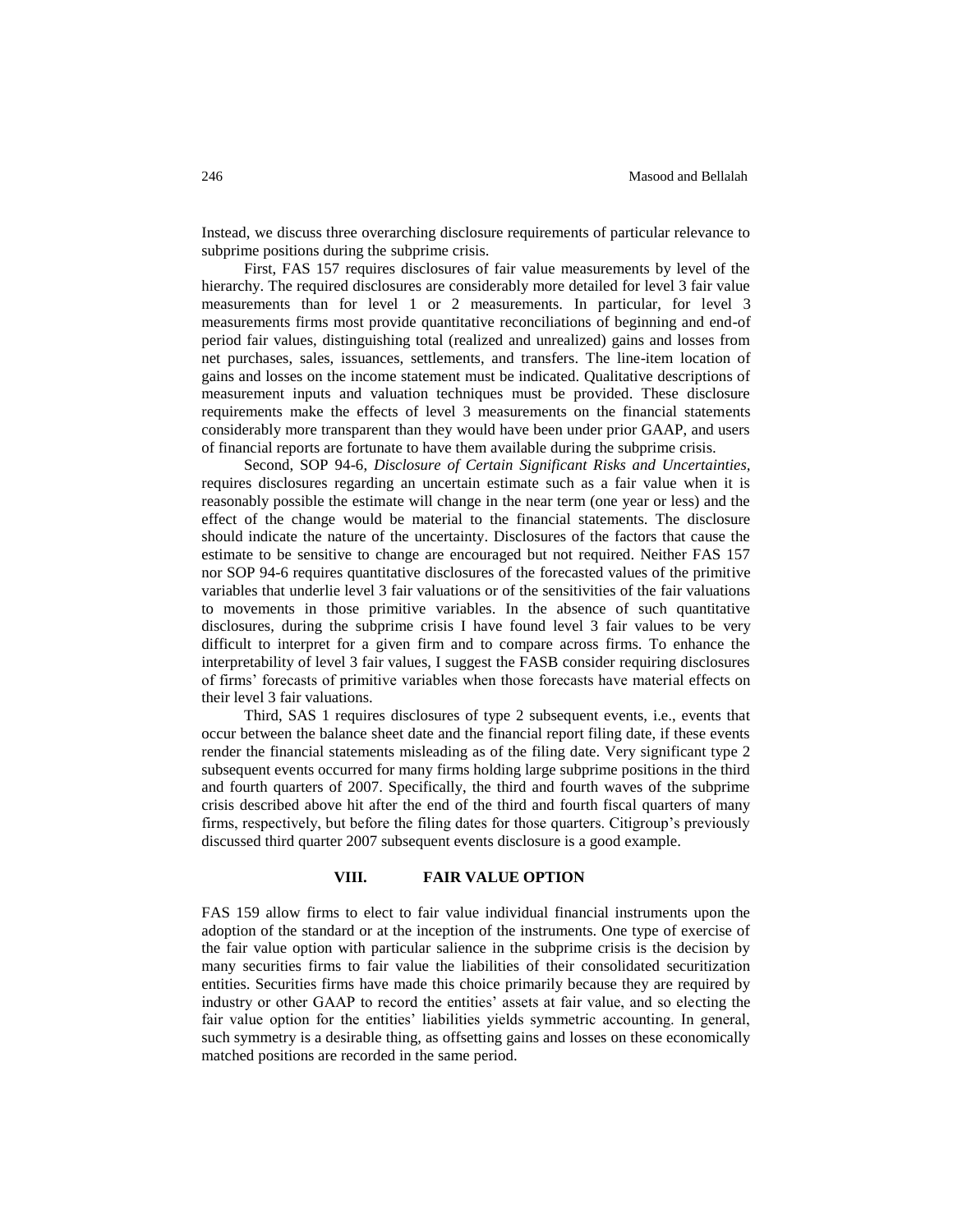A concern, however, is that these firms may have the incentive to provide moral recourse to the securitization entities. When this is the case, the firms may bear the losses on the entities' assets without benefiting from offsetting gains on the entities' liabilities. At a minimum, the fair values of the entities' liabilities would have to be adjusted for any expected provision of moral recourse, a problematic valuation exercise given the non contractual nature of moral recourse.

## **IX. POTENTIAL CRITICISMS OF FAIR VALUE ACCOUNTING DURING CREDIT CRUNCH**

## **A. Unrealized Gains and Losses Reverse**

There are two distinct reasons why unrealized gains and losses may reverse with greater than 50% probability. First, the market prices of positions may be bubble prices that deviate from fundamental values. Second, these market prices may not correspond to the future cash flows most likely to be received or paid because the distribution of future cash flows is skewed. For example, the distribution of future cash flows on an asset may include some very low probability but very high loss severity future outcomes that reduce the fair value of the asset.

#### **B. Bubble Prices**

The financial economics literature now contains considerable theory and empirical evidence that markets sometimes exhibit "bubble prices" that either are inflated by market optimism and excess liquidity or are depressed by market pessimism and illiquidity compared to fundamental values. Bubble prices can result from rational short horizon decisions by investors in dynamically efficient markets, not just from investor irrationality or market imperfections. Whether bubble prices have existed for specific types of positions during the credit crunch is debatable, but it certainly is possible.

In FAS 157's hierarchy of fair value measurement inputs, market prices for the same or similar positions are the preferred type of input. If the market prices of positions currently are depressed below their fundamental values as a result of the credit crunch, then firms' unrealized losses on positions would be expected to reverse in part or whole in future periods. Concerned with this possibility, some parties have argued that it would be preferable to allow or even require firms to report amortized costs or level 3 mark-to model fair values for positions rather than level 2 adjusted mark-to-market fair values that yield larger unrealized losses. If level 1 inputs are available, then with a few narrow exceptions FAS 157 requires firms to measure fair values at these active market prices for identical positions without any adjustments for bubble pricing. However, if only level 2 inputs are available and firms can demonstrate that these inputs reflect forced sales, then FAS 157 (implicitly) allows firms to make the argument that level 3 mark-to-models based fair values are more faithful to FAS 157's fair value definition.

If we agrees with the FASB's decision in FAS 157 that the possible existence of bubble prices in liquid markets should not affect the measurement of fair value. It is very difficult to know when bubble prices exist and, if so, when the bubbles will burst. Different firms would undoubtedly have very different views about these matters, and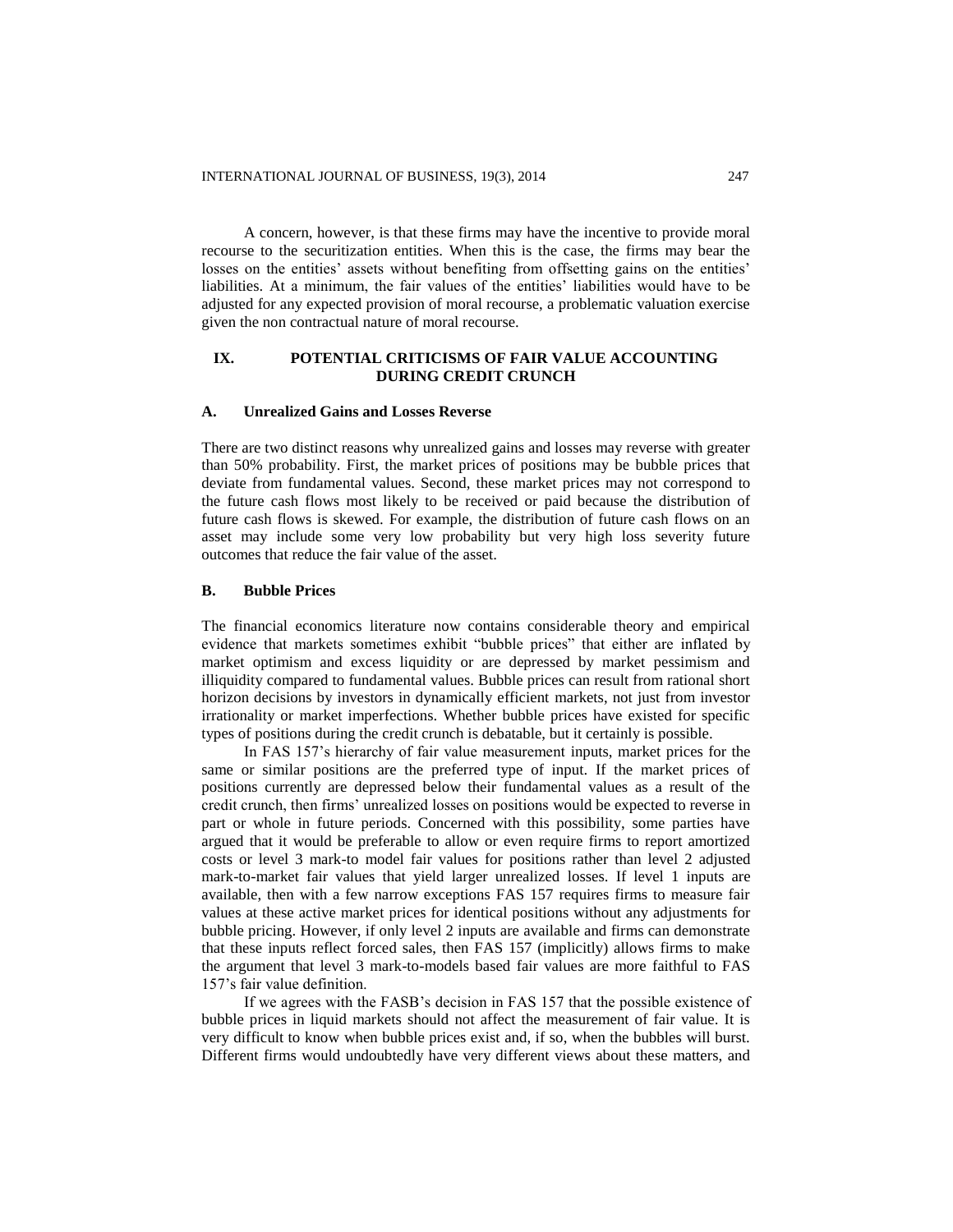they likely would act in inconsistent and perhaps discretionary fashions. To be useful, accounting standards must impose a reasonably high degree of consistency in application. It should also be noted that amortized costs reflect any bubble prices that existed when positions were incepted. In this regard, the amortized costs of subprimemortgage related positions incepted during the euphoria preceding the subprime crisis are far more likely to reflect bubble prices than are the current fair values of those positions.

## **C. Future Cash Flows**

Fair values should reflect the expected future cash flows based on current information as well as current risk-adjusted discount rates for positions. When a position is more likely to experience very unfavourable future cash flows than very favourable future cash flows, or vice-versa—statistically speaking, when it exhibits a skewed distribution of future cash flows—then the expected future cash flows differ from the most likely future cash flows. This implies that over time the fair value of the position will be revised in the direction of the most likely future cash flows with greater than 50% probability, possibly considerably greater. While some parties appear to equate this phenomenon with expected reversals of unrealized gains and losses such as result from bubble prices, it is not the same thing. When distributions of future cash flows are skewed, fair values will tend to be revised by relatively small amounts when they are revised in the direction of the most likely future cash flows but by relatively large amounts when they are revised in the opposite direction. Taking into account the sizes and probabilities of the possible future cash flows, the unexpected change in fair value will be zero on average.

Financial instruments that are options or that contain embedded options exhibit skewed distributions of future cash flows. Many financial instruments have embedded options, and in many cases the credit crunch has accentuated the importance of these embedded options. Super senior CDOs, which have experienced large unrealized losses during the credit crunch, are a good example. At inception, super senior CDOs are structured to be near credit riskless instruments that return their par value with accrued interest in almost all circumstances. Super senior CDOs essentially are riskless debt instruments with embedded written put options on some underlying set of assets. Super senior CDOs return their par value with accrued interest as long as the underlying assets perform above some relatively low threshold (reflecting the riskless debt instruments),but they pay increasingly less than this amount the more the underlying assets perform below that threshold (reflecting the embedded written put options). As a result of the embedded written put options, the fair values of super senior CDOs typically are slightly less than the values implied by the most likely cash flows. During the credit crunch, the underlying assets (often subprime mortgage-backed securities) performed very poorly, increasing the importance of the embedded put option and decreasing the fair value of super senior CDOs further below the value implied by the most likely outcome, which for some super seniors may still be to return the par value with accrued interest. To illustrate this subtle statistical point, assume that the cash flows for a super senior CDO are driven by home price depreciation, and that the distribution of percentage losses is modestly skewed with relatively small probability of large losses, as indicated in the following Table 1.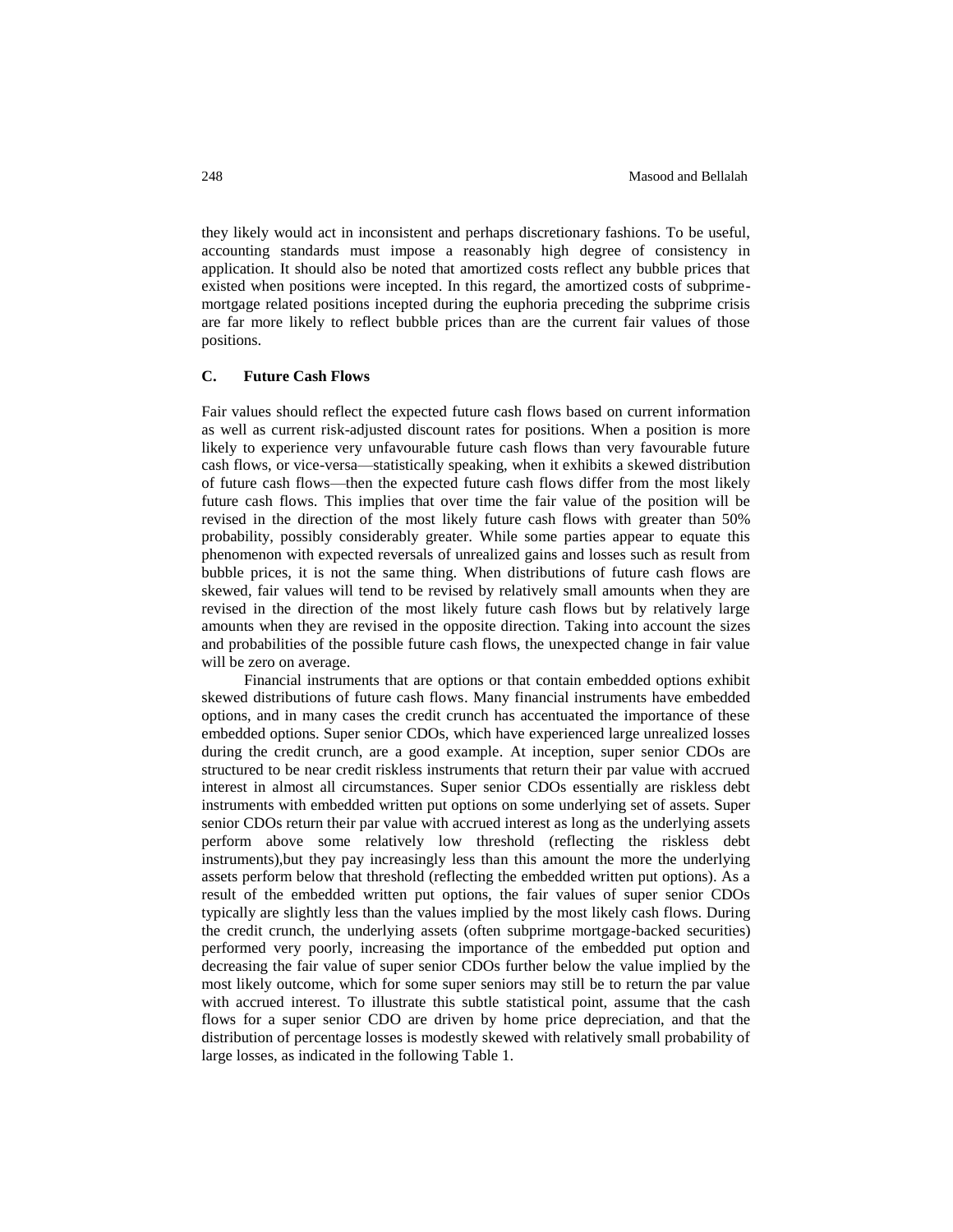| Home price   | Probability | Estimated loss on the value of super senior |  |  |  |
|--------------|-------------|---------------------------------------------|--|--|--|
| depreciation | occurs      | CDO as a percentage of par value            |  |  |  |
| ${<}10%$     | 20%         | $0\%$ (100%)                                |  |  |  |
| <15%         | 40%         | 5% (95%0)                                   |  |  |  |
| $<20\%$      | 25%         | 20% (80%)                                   |  |  |  |
| <25%         | 10%         | 40% (60%)                                   |  |  |  |
| $<$ 30%      | 5%          | 80% (20%)                                   |  |  |  |
|              |             |                                             |  |  |  |

**Table 1** Estimated loss on the value of super senior CDO as a percentage of par value

In this example, the most likely percentage loss on the super senior is 5%, which occurs 40% of the time. The expected percentage loss is a considerably larger  $15\%$  =  $(40\% \times 5\%) + (25\% \times 20\%) + (10\% \times 40\%) + (5\% \times 80\%)$ , because it reflects the relatively small probabilities of large losses. The fair value of the super senior is reduced by the expected percentage loss and so is 85% of face value. Over time, this fair value will be revised upward with 60% probability, to either 95% of face value (with 40% probability) or 100% of face value (with 20% probability). The fair value will be revised downward with only 40% probability, to 80% of face value (with 25% probability) or 60% of face value (with 10% probability) or 20% of face value (with 5% probability). The expected change in fair value is zero, however, because the lower probability but larger possible fair value losses are exactly offset by the higher probability but smaller possible fair value gains. The difference between the most likely and expected change in fair value would be larger if the distribution of cash flows was more skewed.

|                                          | 2007     | 2006 | 2005  | 2004 | 2003  | 2002  | 2001    |  |  |
|------------------------------------------|----------|------|-------|------|-------|-------|---------|--|--|
| Return on                                |          |      |       |      |       |       |         |  |  |
| assets $(\% )$                           | 0.86     | 1.28 | 1.28  | 1.28 | 1.38  | 1.3   | 1.14    |  |  |
| Return on                                |          |      |       |      |       |       |         |  |  |
| equity $(\% )$                           | 8.17     | 12.3 | 12.43 | 13.2 | 15.05 | 14.08 | 13.02   |  |  |
| Core capital                             |          |      |       |      |       |       |         |  |  |
| (leverage)                               |          |      |       |      |       |       |         |  |  |
| ratio $(\%)$                             | 7.98     | 8.22 | 8.25  | 8.11 | 7.88  | 7.86  | 7.79    |  |  |
| Noncurrent<br>assets plus                |          |      |       |      |       |       |         |  |  |
| OREO $(\% )$                             | 0.94     | 0.54 | 0.5   | 0.53 | 0.75  | 0.9   | 0.87    |  |  |
| Net charge-<br>offs to loans             |          |      |       |      |       |       |         |  |  |
| (%)                                      | 0.59     | 0.39 | 0.49  | 0.56 | 0.78  | 0.97  | 0.83    |  |  |
| Net operating<br>income                  |          |      |       |      |       |       |         |  |  |
| growth $(\%)$                            | $-23.72$ | 8.5  | 11.39 | 4.02 | 16.39 | 17.58 | $-0.48$ |  |  |
| Source: FDIC – Quarterly Banking Profile |          |      |       |      |       |       |         |  |  |

**Table 2** Q4 - US banking industry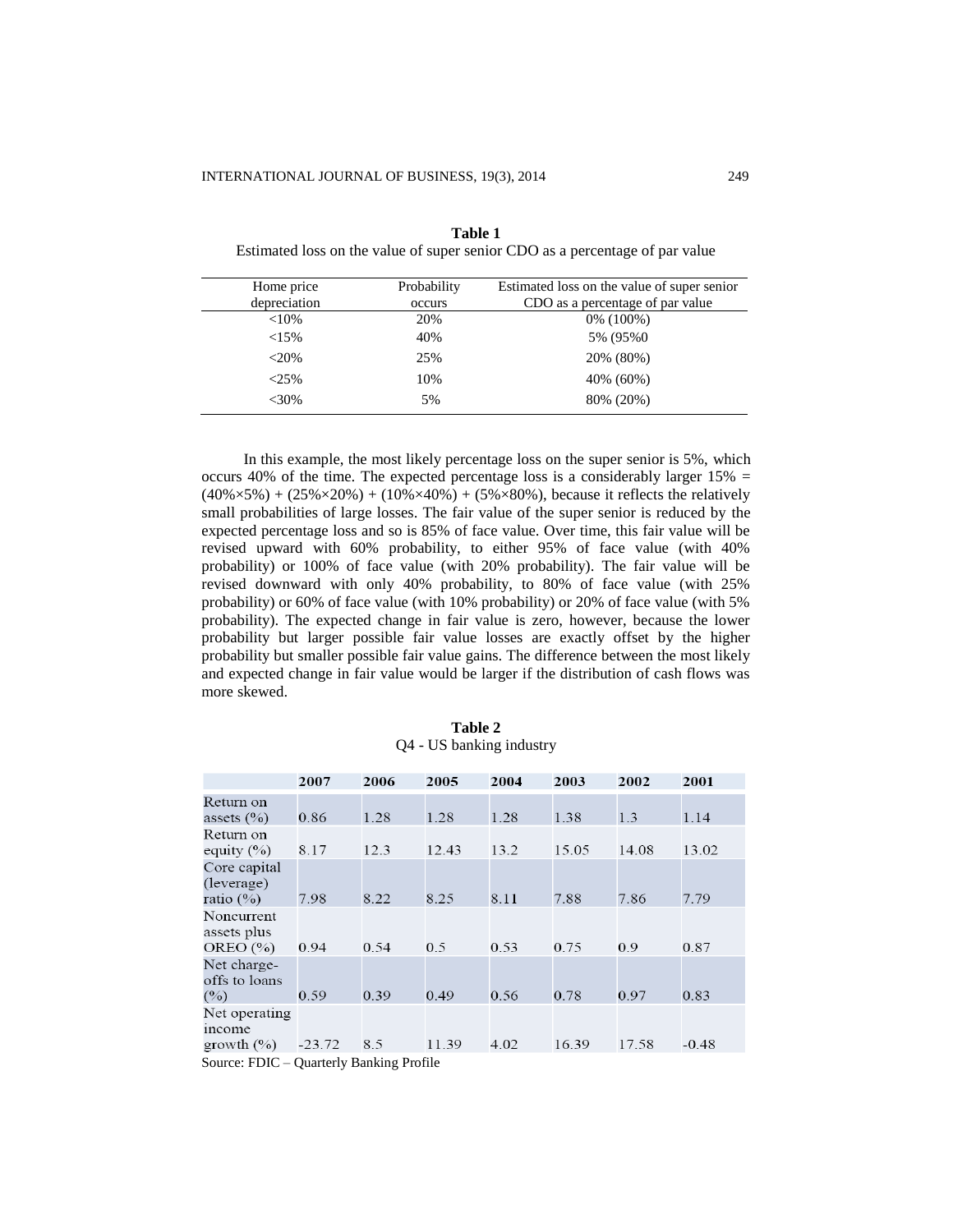According to our findings it is more informative to investors for accounting to be right on average and to incorporate the probability and significance of all possible future cash flows, as fair value accounting does, than for it to be right most of the time but to ignore relatively low probability but highly unfavourable or favourable future cash flows. Relatedly, by updating the distribution of future cash flows each period, fair value accounting provides investors with timelier information about changes in the probabilities of large unfavourable or favourable future cash flows. Such updating is particularly important in periods of high and rapidly evolving uncertainty and information asymmetry, such as the credit crunch.

## **D. Market Illiquidity**

Together, the "orderly transaction" and "at the measurement date" elements of FAS 157's fair value definition reflect the semantics behind the "fair" in "fair value."Fair values are not necessarily the currently realizable values of positions; they are hypothetical values that reflect fair transaction prices even if current conditions do not support such transactions. When markets are severely illiquid, as they have been during the credit crunch, this notion yields significant practical difficulties for preparers of firms' financial statements. Preparers must imagine hypothetical orderly exit transactions even though actual orderly transactions might not occur until quite distant future dates. Preparers will often want to solicit actual market participants for bids to help determine the fair values of positions, but they cannot do so when the time required exceeds that between the balance sheet and financial report filing dates. Moreover, any bids that market participants might provide would reflect market conditions at the expected transaction date, not the balance sheet date.

When level 2 inputs are driven by forced sales in illiquid markets, FAS 157 (implicitly) allows firms to use level 3 model-based fair values. For firms to be able to do this, however, their auditors and the SEC generally require them to provide convincing evidence that market prices or other market information are driven by forced sales in illiquid markets. It may be difficult for firms to do this, and if they cannot firms can expect to be required to use level 2 fair values that likely will yield larger unrealized losses. In our view, the FASB can and should provide additional guidance to help firms, their auditors, and the SEC individually understand and collectively agree what constitutes convincing evidence that level 2 inputs are driven by forced sales in illiquid markets. The FASB could do this by developing indicators of market illiquidity, including sufficiently large bid-ask spreads or sufficiently low trading volumes or depths.

These variables could be measured either in absolute terms or relative to normal levels for the markets involved. When firms are able to show that such indicators are present, the FASB should explicitly allow firms to report level 3 model-based fair values rather than level 2 valuations as long as they can support their level 3 modelbased fair values as appropriate in theory and with adequate statistical evidence. Requiring firms to compile indicators of market illiquidity and to provide support for level 3 mark-to-model valuations provides important discipline on the accounting process and cannot be avoided. Relatedly, we also believes that the FASB should require firms to disclose their significant level 3 inputs and the sensitivities of the fair values to these inputs for all of their material level 3 model-based fair values. If such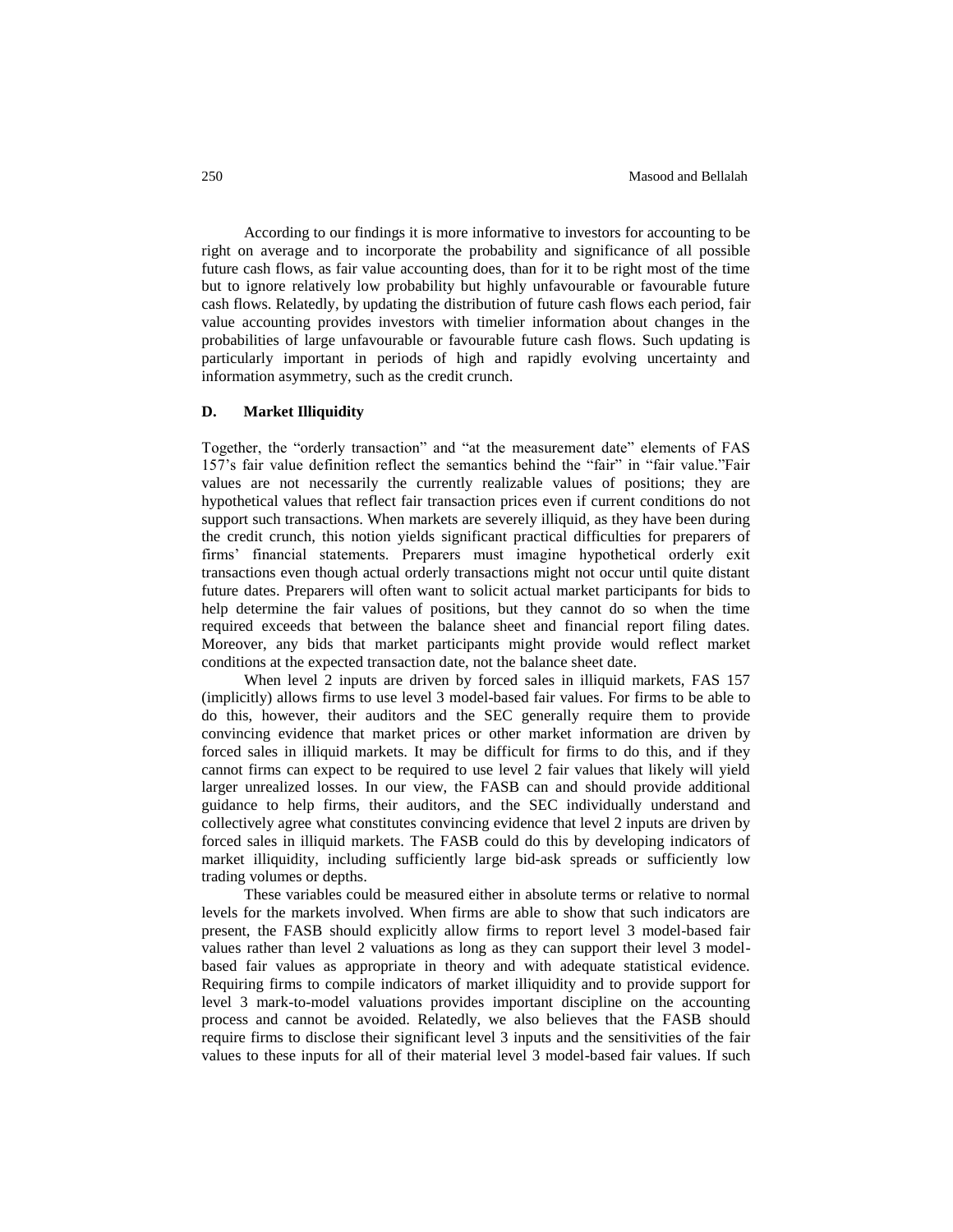disclosures were required, then level 3 model-based fair values likely would be informationally richer than poor quality level 2 fair values.

## **E. Adverse Feedback Effects and Systemic Risk**

By recognizing unrealized gains and losses, fair value accounting moves the recognition of income and loss forward in time compared to amortized cost accounting. In addition, as discussed in Section IV.A.1 unrealized gains and losses may be overstated and thus subsequently reverse if bubble prices exist. If firms make economically suboptimal decisions or investors overreact because of reported unrealized gains and losses, then fair value accounting may yield adverse feedback effects that would not occur if amortized cost accounting were used instead. For example, some parties have argued that financial institutions' write-downs of subprime and other assets have caused further reductions of the market values of those assets and possibly even systemic risk.

These parties argue that financial institutions' reporting unrealized losses has caused them to sell the affected assets to raise capital, to remove the taint from their balance sheets, or to comply with internal or regulatory investment policies. These parties also argue that financial institutions' issuance of equity securities to raise capital have crowded out direct investment in the affected assets. It is possible that fair value accounting-related feedback effects have contributed slightly to market illiquidity, although he is unaware of any convincing empirical evidence that this has been the case. However, it is absolutely clear that the subprime crisis that gave rise to the credit crunch was primarily caused by firms, investors, and households making bad operating, investing, and financing decisions, managing risks poorly, and in some instances committing fraud, not by accounting. The severity and persistence of market illiquidity during the credit crunch and any observed adverse feedback effects are much more plausibly explained by financial institutions' considerable risk overhang10 of subprime and other positions and their need to raise economic capital, as well as by the continuing high uncertainty and information asymmetry regarding those positions. Financial institutions actually selling affected assets and issuing capital almost certainly has mitigated the overall severity of the credit crunch by allowing these institutions to continue to make loans. Because of its timeliness and informational richness, fair value accounting and associated mandatory and voluntary disclosures should reduce uncertainty and information asymmetry faster over time than amortized cost accounting would, thereby mitigating the duration of the credit crunch.

Moreover, even amortized cost accounting is subject to impairment write-downs of assets under various accounting standards and accrual of loss contingencies under FAS 5. Hence, any accounting-related feedback effects likely would have been similar in the absence of FAS 157 and other fair value accounting standards.

## **X. CONCLUDING REMARKS**

Financial history contains many examples of the cycle characteristic of the subprime market discovery of profitability, expansion of credit activity, weakening of credit standards as competitive pressures to maintain volumes increase, followed by subsequent collapse. The subprime cycle is unique mainly in the lack of clarity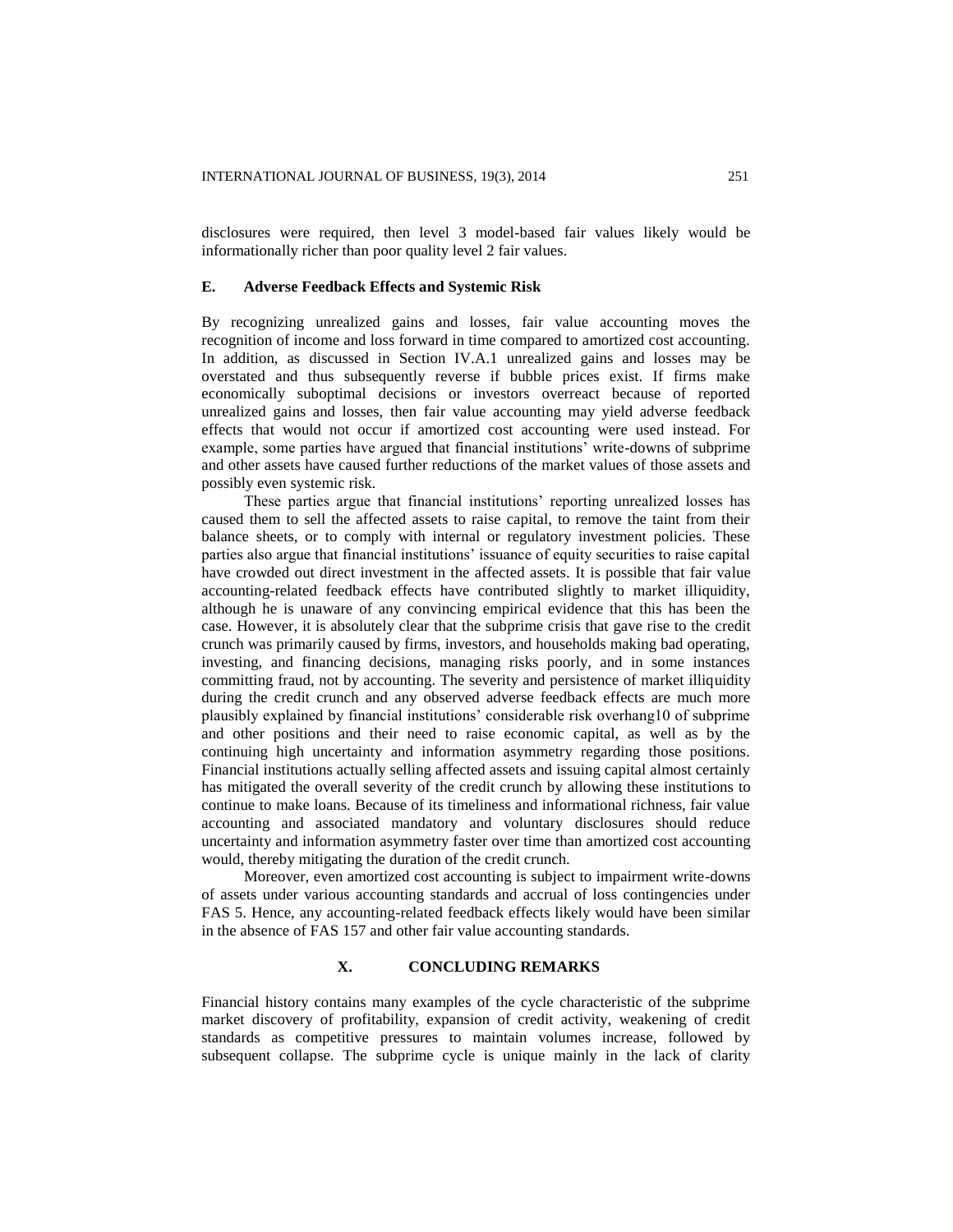regarding the distribution of mortgage default risks, especially in the failure to recognize that even the mortgage trusts might suffer enough write offs that their own securities could be wholly or partially defaulted. The principal lesson from each of these cycles is that risk control needs to be tougher during the upswing of the cycle, just when everyone believes it to be unnecessary. If the industry cannot control risks on its own – regardless of how confusing the allocation of the risks might be – then regulators must ensure they do so. Sadly, in the many cycles where the foregoing effects have been observed, regulatory corrective action is almost always too little and too late to offset some painful losses.

Like all of the severe crises that have periodically be set our remarkably flexible economy, the subprime crisis is not and could not be the fault of any one set of parties. The entire economic system failed to appreciate the risks of the rapid growth in risklayered subprime mortgages, the inevitable end of house price appreciation, and unprecedented global market liquidity. These factors combined to enable all-too-human undisciplined behaviours in lenders, borrowers, and investors, all of whom were unquestioningly optimistic for as long as the sun shined upon home equity. Economic policy, bank regulation, corporate governance, financial reporting, common sense, fear of debt and bankruptcy, and all of our other protective mechanisms were insufficient to curb these behaviours. This passage also captures how divorced the process was from the economic and statistical concepts, such as fair value, that underlie accounting.

Accounting, fair value or otherwise, will never eliminate such behaviours. It can only play two roles. It can provide periodic financial reports that inform relatively rational and knowledgeable market participants on an ongoing basis, thereby mitigating the adverse effects of these behaviours. It can provide a common information set upon which market participants can recalibrate their valuations and risk assessments when the economic cycle turns. In my view, fair value accounting plays an essential part in both of these roles, but especially in allowing such recalibrations to occur as quickly and efficiently as possible, as it is now doing in the subprime crisis. By comparison, any form of historical cost accounting would drag out these recalibrations over considerably longer period, likely worsening the ultimate economic cost of the crisis.

This is not to say that fair value accounting and other aspects of GAAP have worked perfectly during the subprime crisis. The crisis has made clear that financial statement preparers need additional guidance regarding how to calculate fair values in illiquid markets. Users of financial reports need better disclosures about the critical estimates underlying level 3 fair values and how sensitive fair values are to those estimates. Accounting standard setters need to consider what guidance and disclosures to require. Preparers need to provide these disclosures in an informative fashion, and users must analyze them carefully and dispassionately. Accounting researchers and teachers can contribute to all of these processes. Indeed, for all of us who care about accounting and its role in our economy, there is much work to be done.

### **REFERENCES**

American Institute of Certified Public Accountants, 1994. *SOP 94-6, Disclosure of Certain Significant Risks and Uncertainties,* New York, NY.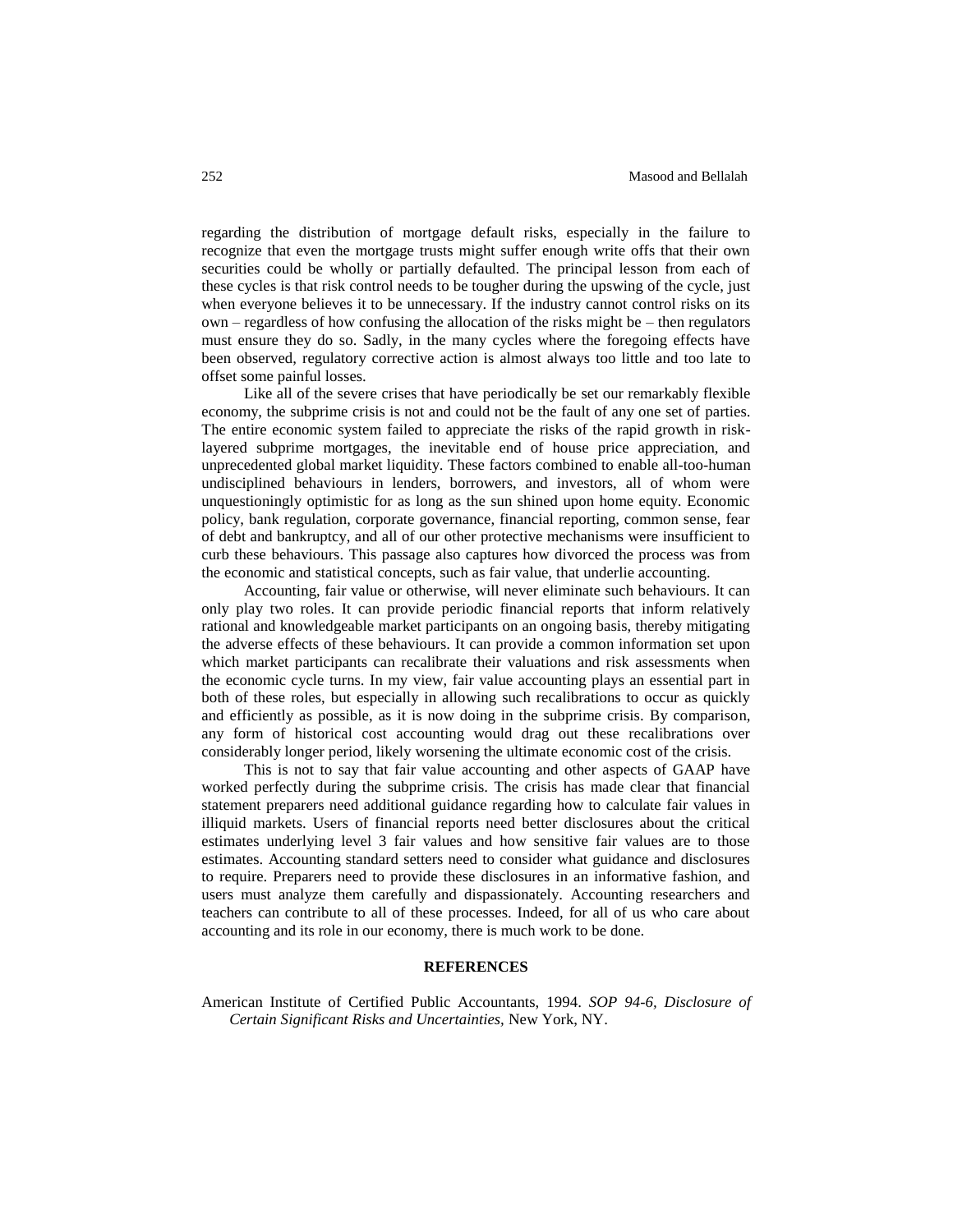- Anderson, R.C., S.A. Mansi, and D.M. Reeb, 2004, "Board Characteristics, Accounting Report Integrity and the Cost of Debt," *Journal of Accounting & Economics, 37,*  315–342
- Bloomfield, R., M. Nelson, and S. Smith. 2006. "Feedback Loops, Fair Value Accounting, and Correlated Investments." *Review of Accounting Studies* 11(2/3): 377-416
- Basel Committee on Banking Supervision, 2006, *Results of the Fifth Quantitative Impact Study*. http://www.treasury.gov/press/releases/reports/pwgpolicystatemkttur moil\_03122008.pdf
- Basel Committee on Banking Supervision, 2006, *Sound Credit Risk Assessment and Valuation for Loans*. Basel: Bank for International Settlements.
- Borio, C., and K. Tsatsaronis, 2005, "Accounting, Prudential Regulations and Financial Stability: Elements of a Synthesis," BIS Working Papers No. 180 (Basel: Bank for International Settlements). http://www.sec.gov/litigation/admin/34-50632.htm.
- Bruche, M., and C. González-Aguado, 2008, "Recovery Rates, Default Probabilities, and the Credit Cycle," *CEMFI Working Paper*. Madrid: Centro de Estudios Monetarios Financieros.
- Bantel, K.A., and S.E. Jackson, 1989, "Top Management and Innovations in Banking: Does the Composition of the Top Team Make a Difference?" *Strategic Management Journal, 10,* 107–124
- Bank of England. 2008*. Financial Stability Report*. Issue No. 23. April.
- Barlevy, G., 2007, "Economic Theory and Asset Bubbles," *Economic Perspectives*, Third Quarter, 44-59.
- Bies, S., 2008, *Fair Value Accounting. Speech to the International Association of Credit Portfolio Managers General Meeting*, New York, New York, November 18.
- Calza, A., T. Monacelli, and L. Stracca, 2006, "Mortgage Markets, Collateral Constraints, and Monetary Policy: Do Institutional Factors Matter? Working Paper, ECB.
- CFA Institute. 2005. *A Comprehensive Business Reporting Model: Financial Reporting for Investors*. Center for Financial Market Integrity. http://www.financialweek.com/
- Dechow, P., L. Myers, and C. Shakespeare, 2009, "Fair Value Accounting and Gains from Asset Securitizations: A Convenient Earnings Management Tool with Compensation Side-Benefits," Available at SSRN:
	- <http://ssrn.com/abstract=1111594> or<http://dx.doi.org/10.2139/ssrn.1111594>
- Financial Accounting Standards Board (FASB). 1975, *Accounting for Contingencies*. Statement of Financial Accounting Standards No. 5. Norwalk, CT: FASB. 1982. *Accounting for Certain Mortgage Banking Activities*. Statement of Financial Accounting Standards No. 65. Norwalk, CT: FASB. 1991. *Disclosures about Fair Value of Financial Instruments*. Statement of Financial Accounting Standards No. 107. Norwalk, CT: FASB. 1993. *Accounting for Certain Investments in Debt and Equity Securities*. Statement of Financial Accounting Standards No. 115. Norwalk, CT: FASB.1998*. Accounting for Derivative Instruments and Hedging Activities*. Statement of Financial Accounting Standards No. 133. Norwalk, CT: FASB.http://www.newyorkfed.org/newsevents/news/banking/2008/SSG\_Risk\_Mgt \_doc\_final.pdf